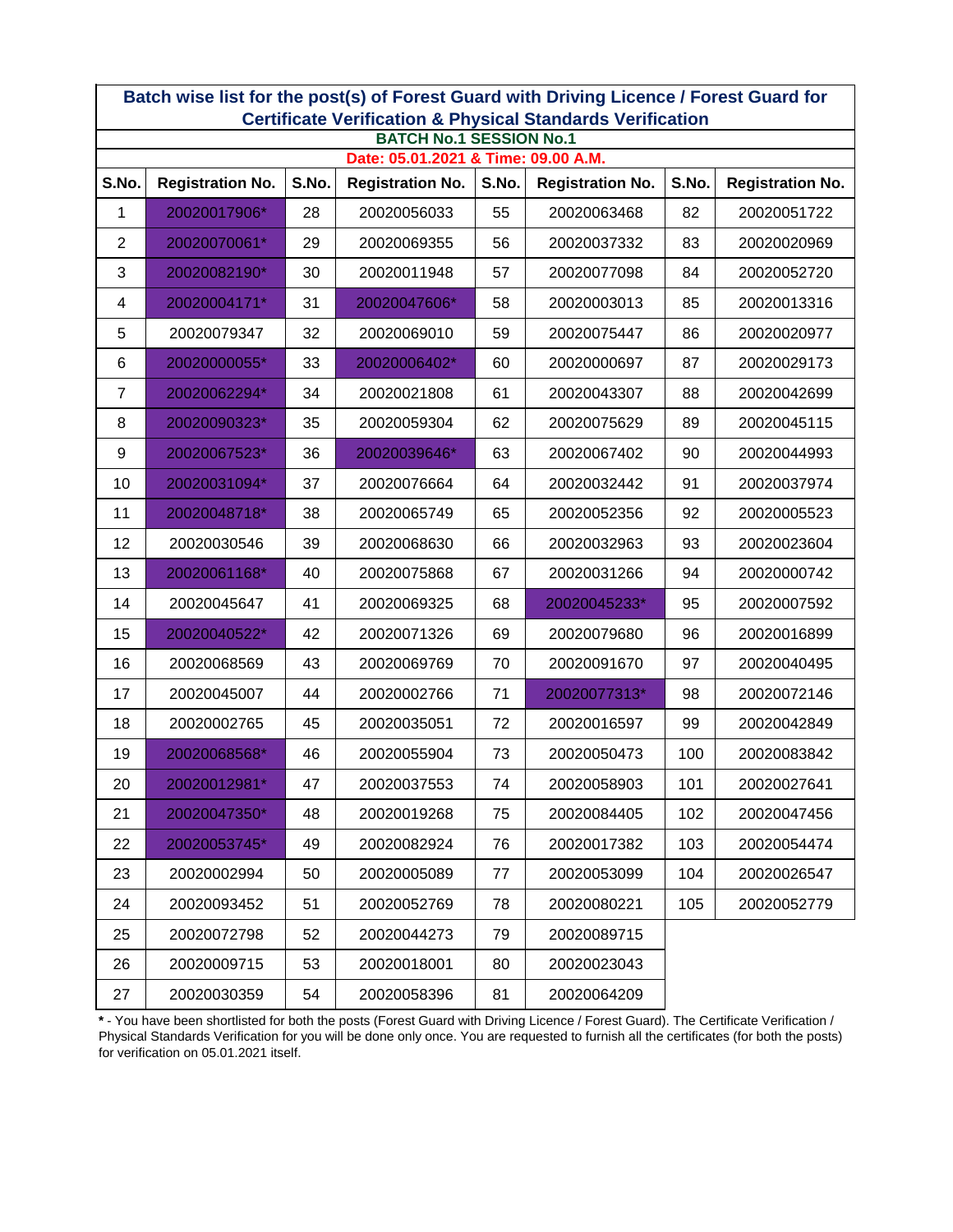|                | <b>BATCH No.1 SESSION No.2</b><br>Date: 05.01.2021 & Time: 11.00 A.M. |       |                         |       |                         |       |                         |  |  |  |  |
|----------------|-----------------------------------------------------------------------|-------|-------------------------|-------|-------------------------|-------|-------------------------|--|--|--|--|
| S.No.          |                                                                       | S.No. |                         | S.No. | <b>Registration No.</b> | S.No. |                         |  |  |  |  |
|                | <b>Registration No.</b>                                               |       | <b>Registration No.</b> |       |                         |       | <b>Registration No.</b> |  |  |  |  |
| 1              | 20020085157                                                           | 28    | 20020007440*            | 55    | 20020004571             | 82    | 20020090436             |  |  |  |  |
| $\overline{2}$ | 20020009902                                                           | 29    | 20020034982*            | 56    | 20020068187             | 83    | 20020088747             |  |  |  |  |
| 3              | 20020089103                                                           | 30    | 20020068102*            | 57    | 20020020858             | 84    | 20020068757             |  |  |  |  |
| 4              | 20020030638                                                           | 31    | 20020009818*            | 58    | 20020088874             | 85    | 20020023239             |  |  |  |  |
| 5              | 20020054463                                                           | 32    | 20020068141*            | 59    | 20020029662             | 86    | 20020032356             |  |  |  |  |
| 6              | 20020069188                                                           | 33    | 20020004493*            | 60    | 20020013858             | 87    | 20020031546             |  |  |  |  |
| 7              | 20020001293                                                           | 34    | 20020005263*            | 61    | 20020046725             | 88    | 20020062588             |  |  |  |  |
| 8              | 20020013474                                                           | 35    | 20020075170*            | 62    | 20020021044             | 89    | 20020053036             |  |  |  |  |
| 9              | 20020008892                                                           | 36    | 20020041383*            | 63    | 20020068188             | 90    | 20020092673             |  |  |  |  |
| 10             | 20020023407                                                           | 37    | 20020053276*            | 64    | 20020056965             | 91    | 20020059777             |  |  |  |  |
| 11             | 20020002809                                                           | 38    | 20020087910*            | 65    | 20020024356             | 92    | 20020080674             |  |  |  |  |
| 12             | 20020085354                                                           | 39    | 20020006045*            | 66    | 20020085135             | 93    | 20020023231             |  |  |  |  |
| 13             | 20020070429                                                           | 40    | 20020036705*            | 67    | 20020016652             | 94    | 20020018424             |  |  |  |  |
| 14             | 20020075206                                                           | 41    | 20020031586*            | 68    | 20020016029             | 95    | 20020012855             |  |  |  |  |
| 15             | 20020077657                                                           | 42    | 20020086162*            | 69    | 20020028234             | 96    | 20020062636             |  |  |  |  |
| 16             | 20020031063                                                           | 43    | 20020045637*            | 70    | 20020040010             | 97    | 20020024429             |  |  |  |  |
| 17             | 20020034177                                                           | 44    | 20020040745*            | 71    | 20020083527             | 98    | 20020068491             |  |  |  |  |
| 18             | 20020051129                                                           | 45    | 20020075291*            | 72    | 20020035505             | 99    | 20020087163             |  |  |  |  |
| 19             | 20020060083                                                           | 46    | 20020032479*            | 73    | 20020007920             | 100   | 20020044433             |  |  |  |  |
| 20             | 20020038463                                                           | 47    | 20020004565*            | 74    | 20020069771             | 101   | 20020065745             |  |  |  |  |
| 21             | 20020080016                                                           | 48    | 20020021280             | 75    | 20020089154             | 102   | 20020077328             |  |  |  |  |
| 22             | 20020058836                                                           | 49    | 20020068186*            | 76    | 20020093978             | 103   | 20020003777*            |  |  |  |  |
| 23             | 20020065442                                                           | 50    | 20020031583             | 77    | 20020010332             | 104   | 20020049959             |  |  |  |  |
| 24             | 20020019797                                                           | 51    | 20020022276             | 78    | 20020048726             | 105   | 20020048757             |  |  |  |  |
| 25             | 20020039554*                                                          | 52    | 20020056340             | 79    | 20020043640             |       |                         |  |  |  |  |
| 26             | 20020055805                                                           | 53    | 20020010018             | 80    | 20020065087             |       |                         |  |  |  |  |
| 27             | 20020042902                                                           | 54    | 20020019932             | 81    | 20020019702             |       |                         |  |  |  |  |

\*-You have been shortlisted for both the posts (Forest Guard with Driving Licence / Forest Guard). The Certificate Verification /<br>Physical Standards Verification for you will be done only once. You are requested to furnish for verification on 05.01.2021 itself.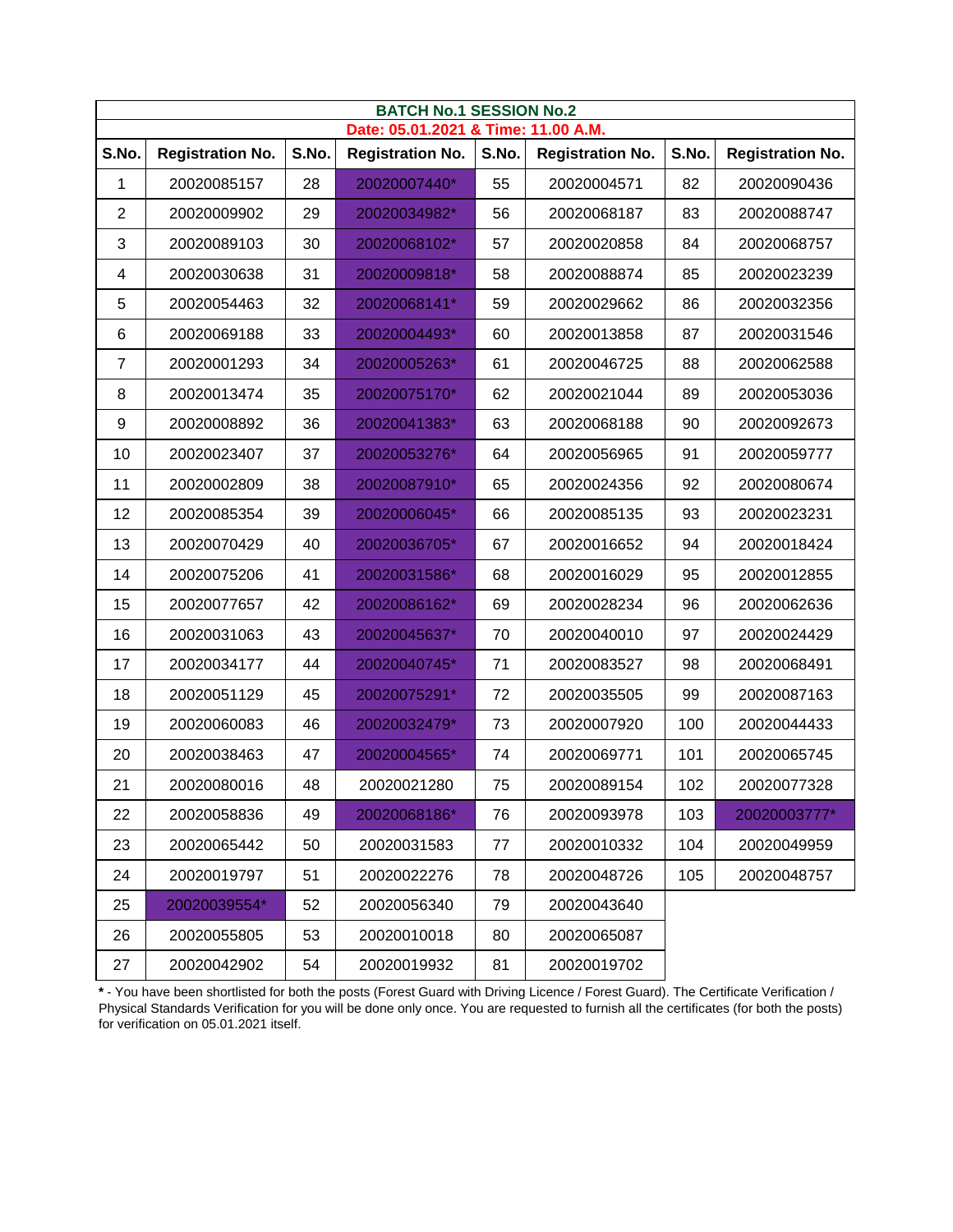|                  | <b>BATCH No.1 SESSION No.3</b><br>Date: 05.01.2021 & Time: 01.30 P.M. |       |                         |       |                         |       |                         |  |  |  |  |
|------------------|-----------------------------------------------------------------------|-------|-------------------------|-------|-------------------------|-------|-------------------------|--|--|--|--|
| S.No.            | <b>Registration No.</b>                                               | S.No. | <b>Registration No.</b> | S.No. | <b>Registration No.</b> | S.No. | <b>Registration No.</b> |  |  |  |  |
| 1                | 20020001837                                                           | 28    | 20020039413             | 55    | 20020023025             | 82    | 20020028084             |  |  |  |  |
| $\overline{2}$   | 20020088251                                                           | 29    | 20020024343             | 56    | 20020052116             | 83    | 20020060779             |  |  |  |  |
| 3                | 20020052838                                                           | 30    | 20020044380             | 57    | 20020043597             | 84    | 20020084715             |  |  |  |  |
| 4                | 20020002865                                                           | 31    | 20020063087             | 58    | 20020080244             | 85    | 20020076198             |  |  |  |  |
| 5                | 20020042725                                                           | 32    | 20020059983             | 59    | 20020024511             | 86    | 20020010901             |  |  |  |  |
| 6                | 20020089195                                                           | 33    | 20020048315*            | 60    | 20020044013             | 87    | 20020012066             |  |  |  |  |
| 7                | 20020057372                                                           | 34    | 20020065515             | 61    | 20020044708             | 88    | 20020017752             |  |  |  |  |
| 8                | 20020015286                                                           | 35    | 20020076100             | 62    | 20020072044             | 89    | 20020060300             |  |  |  |  |
| $\boldsymbol{9}$ | 20020032363                                                           | 36    | 20020049854             | 63    | 20020086847             | 90    | 20020093074             |  |  |  |  |
| 10               | 20020017740*                                                          | 37    | 20020030980             | 64    | 20020048888             | 91    | 20020085582             |  |  |  |  |
| 11               | 20020008308*                                                          | 38    | 20020079661             | 65    | 20020028364             | 92    | 20020068388             |  |  |  |  |
| 12               | 20020082416*                                                          | 39    | 20020068783             | 66    | 20020005307             | 93    | 20020087404             |  |  |  |  |
| 13               | 20020074958*                                                          | 40    | 20020031560             | 67    | 20020058742             | 94    | 20020031287             |  |  |  |  |
| 14               | 20020068753*                                                          | 41    | 20020075864             | 68    | 20020083949             | 95    | 20020017340             |  |  |  |  |
| 15               | 20020005891*                                                          | 42    | 20020058037             | 69    | 20020051969             | 96    | 20020053082             |  |  |  |  |
| 16               | 20020010542                                                           | 43    | 20020021159             | 70    | 20020002569             | 97    | 20020040078             |  |  |  |  |
| 17               | 20020047884                                                           | 44    | 20020042675             | 71    | 20020008089             | 98    | 20020055481             |  |  |  |  |
| 18               | 20020017600                                                           | 45    | 20020068554             | 72    | 20020022328             | 99    | 20020088061             |  |  |  |  |
| 19               | 20020077461                                                           | 46    | 20020068553             | 73    | 20020033424             | 100   | 20020065829             |  |  |  |  |
| 20               | 20020006697                                                           | 47    | 20020009824             | 74    | 20020003520             | 101   | 20020081476             |  |  |  |  |
| 21               | 20020044854                                                           | 48    | 20020009294             | 75    | 20020003864             | 102   | 20020078739             |  |  |  |  |
| 22               | 20020033564                                                           | 49    | 20020005162             | 76    | 20020011423             | 103   | 20020033889             |  |  |  |  |
| 23               | 20020026813                                                           | 50    | 20020007589             | 77    | 20020078699             | 104   | 20020044259             |  |  |  |  |
| 24               | 20020038586                                                           | 51    | 20020034369             | 78    | 20020029706             | 105   | 20020066346             |  |  |  |  |
| 25               | 20020091180                                                           | 52    | 20020045608             | 79    | 20020084313             |       |                         |  |  |  |  |
| 26               | 20020004569                                                           | 53    | 20020074645             | 80    | 20020065606             |       |                         |  |  |  |  |
| 27               | 20020009193                                                           | 54    | 20020083355             | 81    | 20020078193             |       |                         |  |  |  |  |

\*-You have been shortlisted for both the posts (Forest Guard with Driving Licence / Forest Guard). The Certificate Verification /<br>Physical Standards Verification for you will be done only once. You are requested to furnish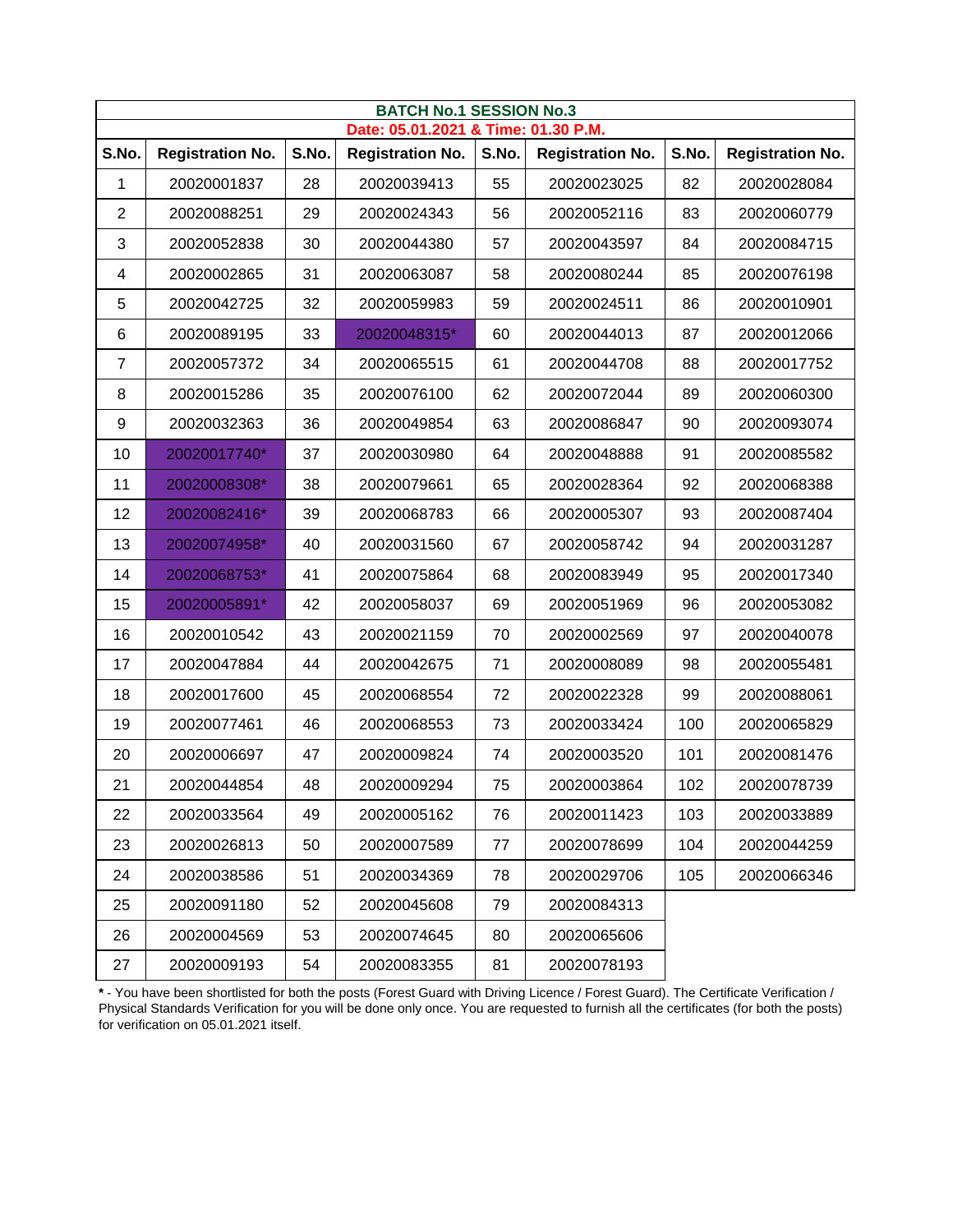|                  | <b>BATCH No.1 SESSION No.4</b><br>Date: 05.01.2021 & Time: 03.30 P.M. |       |                         |       |                         |       |                         |  |  |  |  |
|------------------|-----------------------------------------------------------------------|-------|-------------------------|-------|-------------------------|-------|-------------------------|--|--|--|--|
| S.No.            | <b>Registration No.</b>                                               | S.No. | <b>Registration No.</b> | S.No. | <b>Registration No.</b> | S.No. | <b>Registration No.</b> |  |  |  |  |
| 1                | 20020024374                                                           | 28    | 20020036934             | 55    | 20020034983             | 82    | 20020044249             |  |  |  |  |
| 2                | 20020057628                                                           | 29    | 20020021795             | 56    | 20020081733             | 83    | 20020068612             |  |  |  |  |
| 3                | 20020033336                                                           | 30    | 20020002182             | 57    | 20020091944             | 84    | 20020034056             |  |  |  |  |
| 4                | 20020054617                                                           | 31    | 20020027178             | 58    | 20020034699             | 85    | 20020035941             |  |  |  |  |
| 5                | 20020005931                                                           | 32    | 20020010171             | 59    | 20020048245             | 86    | 20020065824             |  |  |  |  |
| 6                | 20020065811                                                           | 33    | 20020017030             | 60    | 20020066069             | 87    | 20020073561             |  |  |  |  |
| 7                | 20020014852                                                           | 34    | 20020059642             | 61    | 20020071788             | 88    | 20020054184             |  |  |  |  |
| 8                | 20020003008                                                           | 35    | 20020068441             | 62    | 20020093193             | 89    | 20020053033             |  |  |  |  |
| $\boldsymbol{9}$ | 20020034135                                                           | 36    | 20020066078             | 63    | 20020084110             | 90    | 20020026974             |  |  |  |  |
| 10               | 20020036769                                                           | 37    | 20020085222             | 64    | 20020007851             | 91    | 20020053226             |  |  |  |  |
| 11               | 20020025814                                                           | 38    | 20020093463             | 65    | 20020030550             | 92    | 20020028446             |  |  |  |  |
| 12               | 20020036044                                                           | 39    | 20020017863             | 66    | 20020026814             | 93    | 20020040441             |  |  |  |  |
| 13               | 20020054402                                                           | 40    | 20020051065             | 67    | 20020003522             | 94    | 20020083305             |  |  |  |  |
| 14               | 20020039125                                                           | 41    | 20020008317             | 68    | 20020028173             | 95    | 20020057355             |  |  |  |  |
| 15               | 20020037902                                                           | 42    | 20020000581             | 69    | 20020019054             | 96    | 20020040909             |  |  |  |  |
| 16               | 20020074672                                                           | 43    | 20020003214             | 70    | 20020003116             | 97    | 20020087262             |  |  |  |  |
| 17               | 20020068134                                                           | 44    | 20020015275             | 71    | 20020008894             | 98    | 20020039455             |  |  |  |  |
| 18               | 20020086683                                                           | 45    | 20020026141             | 72    | 20020023150             | 99    | 20020071588             |  |  |  |  |
| 19               | 20020074371                                                           | 46    | 20020043623             | 73    | 20020013491             | 100   | 20020068588             |  |  |  |  |
| 20               | 20020065647                                                           | 47    | 20020068752             | 74    | 20020056045             | 101   | 20020089668             |  |  |  |  |
| 21               | 20020071883                                                           | 48    | 20020041454             | 75    | 20020059925             | 102   | 20020080120             |  |  |  |  |
| 22               | 20020093759                                                           | 49    | 20020028048             | 76    | 20020061974             | 103   | 20020065923             |  |  |  |  |
| 23               | 20020068527                                                           | 50    | 20020044556             | 77    | 20020060635             | 104   | 20020073041             |  |  |  |  |
| 24               | 20020070574                                                           | 51    | 20020023473             | 78    | 20020060817             | 105   | 20020068094             |  |  |  |  |
| 25               | 20020091700                                                           | 52    | 20020037274             | 79    | 20020053062             |       |                         |  |  |  |  |
| 26               | 20020017203                                                           | 53    | 20020053901             | 80    | 20020023645             |       |                         |  |  |  |  |
| 27               | 20020005115                                                           | 54    | 20020068623             | 81    | 20020048200             |       |                         |  |  |  |  |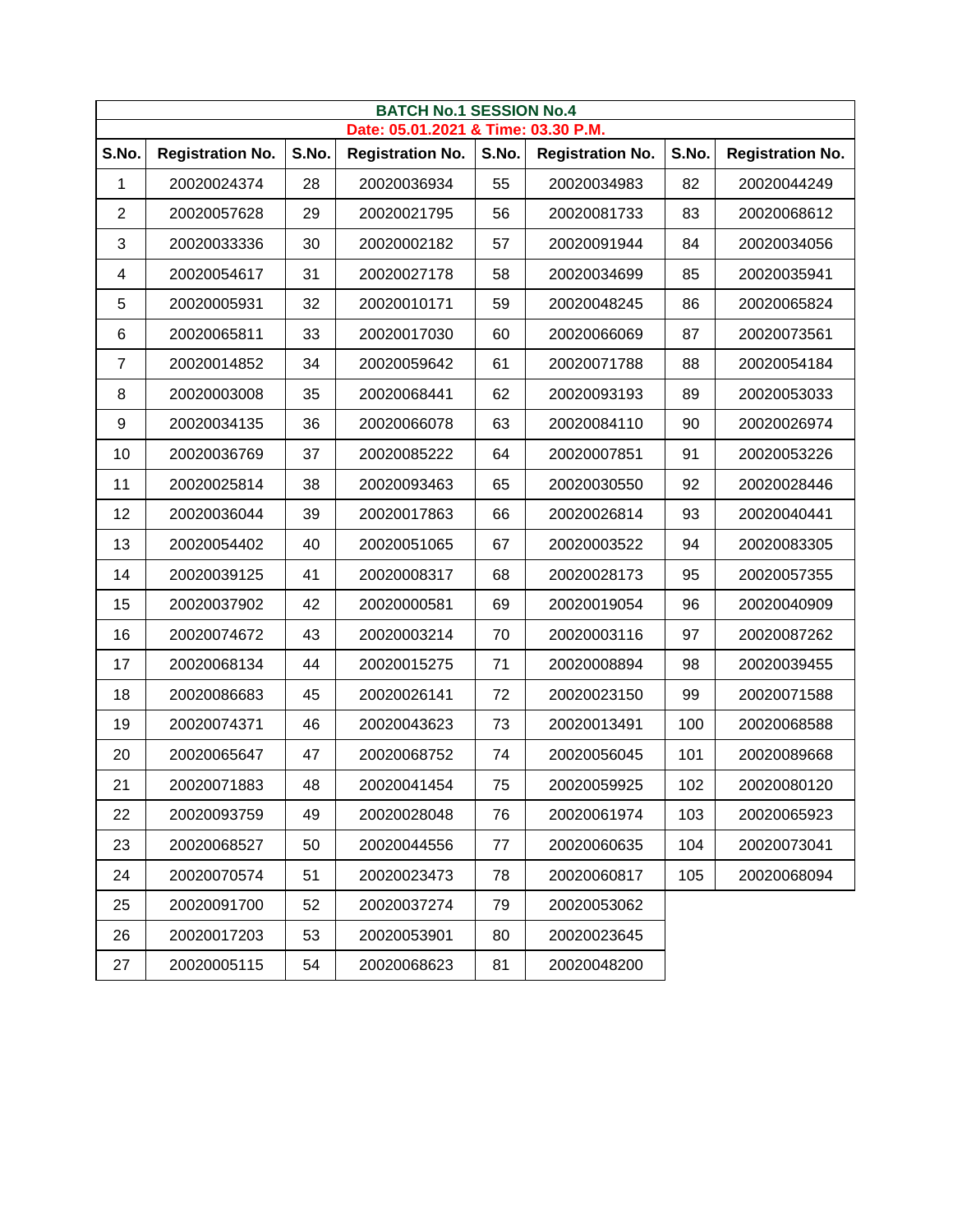|       | <b>BATCH No.2 SESSION No.1</b><br>Date: 06.01.2021 & Time: 09.00 A.M. |       |                         |       |                         |       |                         |  |  |  |  |
|-------|-----------------------------------------------------------------------|-------|-------------------------|-------|-------------------------|-------|-------------------------|--|--|--|--|
| S.No. | <b>Registration No.</b>                                               | S.No. | <b>Registration No.</b> | S.No. | <b>Registration No.</b> | S.No. | <b>Registration No.</b> |  |  |  |  |
| 1     | 20020076029                                                           | 28    | 20020042166             | 55    | 20020023830             | 82    | 20020072704             |  |  |  |  |
| 2     | 20020075236                                                           | 29    | 20020005404             | 56    | 20020055341             | 83    | 20020039845             |  |  |  |  |
| 3     | 20020088208                                                           | 30    | 20020062081             | 57    | 20020071879             | 84    | 20020077969             |  |  |  |  |
| 4     | 20020068286                                                           | 31    | 20020074390             | 58    | 20020067839             | 85    | 20020084765             |  |  |  |  |
| 5     | 20020050547                                                           | 32    | 20020084713             | 59    | 20020065741             | 86    | 20020090419             |  |  |  |  |
| 6     | 20020040486                                                           | 33    | 20020072539             | 60    | 20020079144             | 87    | 20020070653             |  |  |  |  |
| 7     | 20020071984                                                           | 34    | 20020016230             | 61    | 20020076054             | 88    | 20020060204             |  |  |  |  |
| 8     | 20020056170                                                           | 35    | 20020027672             | 62    | 20020024964             | 89    | 20020028604             |  |  |  |  |
| 9     | 20020032268                                                           | 36    | 20020005597             | 63    | 20020061109             | 90    | 20020018366             |  |  |  |  |
| 10    | 20020040592                                                           | 37    | 20020004352             | 64    | 20020009828             | 91    | 20020058583             |  |  |  |  |
| 11    | 20020027518                                                           | 38    | 20020038601             | 65    | 20020034645             | 92    | 20020038364             |  |  |  |  |
| 12    | 20020031605                                                           | 39    | 20020054422             | 66    | 20020059921             | 93    | 20020059062             |  |  |  |  |
| 13    | 20020020574                                                           | 40    | 20020039783             | 67    | 20020058273             | 94    | 20020041269             |  |  |  |  |
| 14    | 20020024411                                                           | 41    | 20020053346             | 68    | 20020059223             | 95    | 20020051921             |  |  |  |  |
| 15    | 20020003315                                                           | 42    | 20020036214             | 69    | 20020062402             | 96    | 20020059922             |  |  |  |  |
| 16    | 20020013299                                                           | 43    | 20020077613             | 70    | 20020040005             | 97    | 20020059302             |  |  |  |  |
| 17    | 20020006654                                                           | 44    | 20020080745             | 71    | 20020059034             | 98    | 20020038174             |  |  |  |  |
| 18    | 20020023294                                                           | 45    | 20020090809             | 72    | 20020053691             | 99    | 20020085295             |  |  |  |  |
| 19    | 20020003300                                                           | 46    | 20020077958             | 73    | 20020039319             | 100   | 20020065323             |  |  |  |  |
| 20    | 20020034850                                                           | 47    | 20020086302             | 74    | 20020082950             | 101   | 20020075917             |  |  |  |  |
| 21    | 20020026924                                                           | 48    | 20020030348             | 75    | 20020062578             | 102   | 20020015424             |  |  |  |  |
| 22    | 20020031220                                                           | 49    | 20020026634             | 76    | 20020022346             | 103   | 20020084301             |  |  |  |  |
| 23    | 20020017748                                                           | 50    | 20020018495             | 77    | 20020084543             | 104   | 20020074984             |  |  |  |  |
| 24    | 20020017076                                                           | 51    | 20020007710             | 78    | 20020083346             | 105   | 20020082236             |  |  |  |  |
| 25    | 20020040259                                                           | 52    | 20020024332             | 79    | 20020086361             |       |                         |  |  |  |  |
| 26    | 20020008806                                                           | 53    | 20020043592             | 80    | 20020074102             |       |                         |  |  |  |  |
| 27    | 20020064069                                                           | 54    | 20020040937             | 81    | 20020081569             |       |                         |  |  |  |  |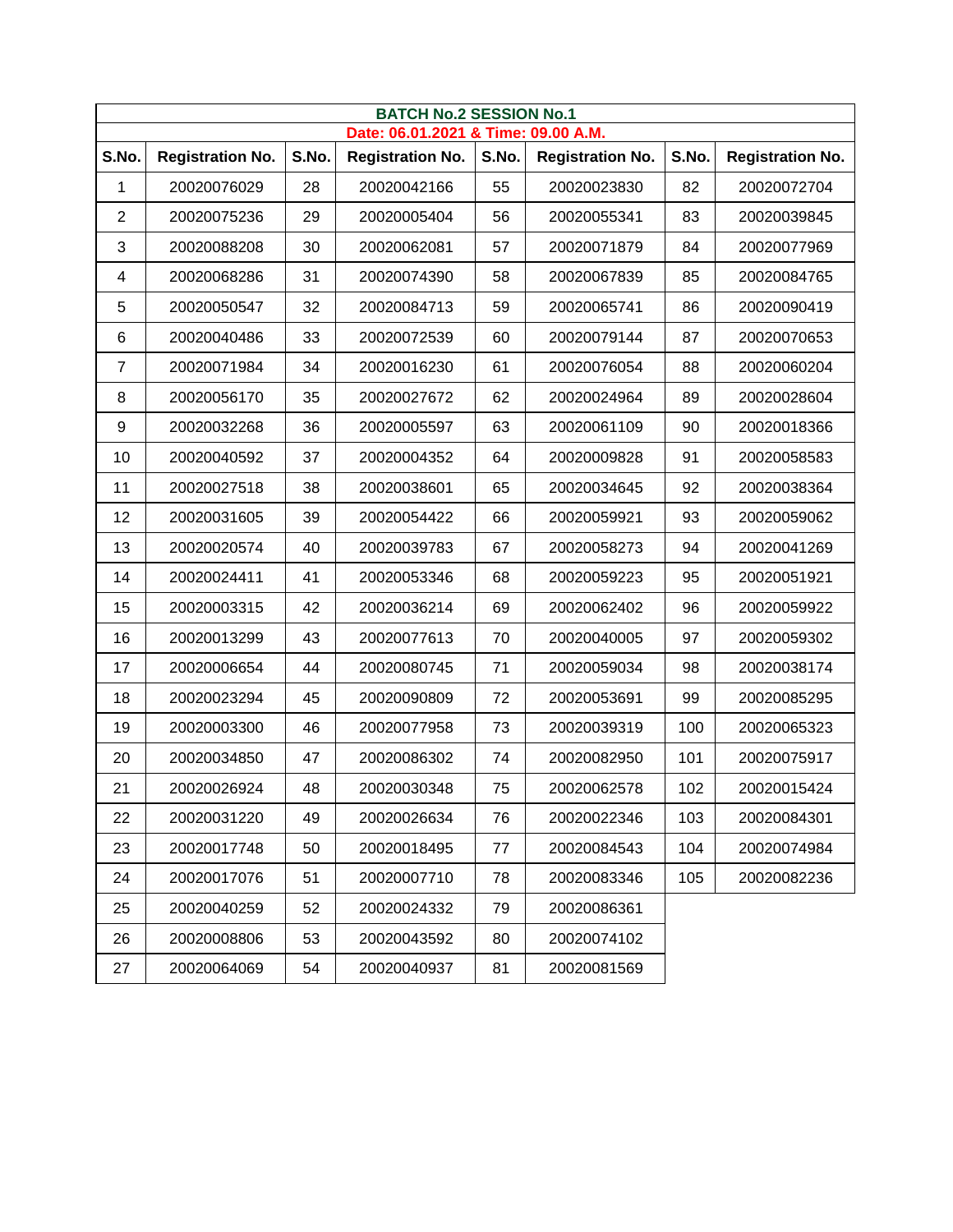|       | <b>BATCH No.2 SESSION No.2</b><br>Date: 06.01.2021 & Time: 11.00 A.M. |       |                         |       |                         |       |                         |  |  |  |  |
|-------|-----------------------------------------------------------------------|-------|-------------------------|-------|-------------------------|-------|-------------------------|--|--|--|--|
| S.No. | <b>Registration No.</b>                                               | S.No. | <b>Registration No.</b> | S.No. | <b>Registration No.</b> | S.No. | <b>Registration No.</b> |  |  |  |  |
| 1     | 20020018711                                                           | 28    | 20020046050             | 55    | 20020052563             | 82    | 20020071146             |  |  |  |  |
| 2     | 20020074114                                                           | 29    | 20020056228             | 56    | 20020040383             | 83    | 20020082574             |  |  |  |  |
| 3     | 20020023483                                                           | 30    | 20020044105             | 57    | 20020034480             | 84    | 20020065296             |  |  |  |  |
| 4     | 20020056582                                                           | 31    | 20020032030             | 58    | 20020044030             | 85    | 20020080957             |  |  |  |  |
| 5     | 20020043800                                                           | 32    | 20020085215             | 59    | 20020044587             | 86    | 20020068224             |  |  |  |  |
| 6     | 20020014229                                                           | 33    | 20020083639             | 60    | 20020051621             | 87    | 20020022817             |  |  |  |  |
| 7     | 20020027871                                                           | 34    | 20020063117             | 61    | 20020020238             | 88    | 20020032482             |  |  |  |  |
| 8     | 20020062096                                                           | 35    | 20020077981             | 62    | 20020040843             | 89    | 20020011976             |  |  |  |  |
| 9     | 20020079941                                                           | 36    | 20020075770             | 63    | 20020064024             | 90    | 20020011908             |  |  |  |  |
| 10    | 20020061697                                                           | 37    | 20020081320             | 64    | 20020060808             | 91    | 20020023243             |  |  |  |  |
| 11    | 20020071737                                                           | 38    | 20020038691             | 65    | 20020077271             | 92    | 20020041001             |  |  |  |  |
| 12    | 20020043487                                                           | 39    | 20020084489             | 66    | 20020052846             | 93    | 20020024338             |  |  |  |  |
| 13    | 20020051247                                                           | 40    | 20020043365             | 67    | 20020040517             | 94    | 20020024008             |  |  |  |  |
| 14    | 20020066377                                                           | 41    | 20020029016             | 68    | 20020071622             | 95    | 20020013246             |  |  |  |  |
| 15    | 20020070364                                                           | 42    | 20020021063             | 69    | 20020080723             | 96    | 20020013252             |  |  |  |  |
| 16    | 20020023762                                                           | 43    | 20020018533             | 70    | 20020073199             | 97    | 20020018041             |  |  |  |  |
| 17    | 20020024577                                                           | 44    | 20020002325             | 71    | 20020035005             | 98    | 20020001355             |  |  |  |  |
| 18    | 20020051809                                                           | 45    | 20020008201             | 72    | 20020075437             | 99    | 20020005234             |  |  |  |  |
| 19    | 20020003983                                                           | 46    | 20020038790             | 73    | 20020088531             | 100   | 20020044404             |  |  |  |  |
| 20    | 20020075112                                                           | 47    | 20020027688             | 74    | 20020073165             | 101   | 20020032480             |  |  |  |  |
| 21    | 20020027148                                                           | 48    | 20020021239             | 75    | 20020081541             | 102   | 20020050317             |  |  |  |  |
| 22    | 20020003862                                                           | 49    | 20020000305             | 76    | 20020071323             | 103   | 20020039405             |  |  |  |  |
| 23    | 20020002588                                                           | 50    | 20020023434             | 77    | 20020076978             | 104   | 20020028274             |  |  |  |  |
| 24    | 20020012452                                                           | 51    | 20020009623             | 78    | 20020068535             | 105   | 20020054287             |  |  |  |  |
| 25    | 20020048350                                                           | 52    | 20020015309             | 79    | 20020079170             |       |                         |  |  |  |  |
| 26    | 20020058658                                                           | 53    | 20020027802             | 80    | 20020051897             |       |                         |  |  |  |  |
| 27    | 20020054110                                                           | 54    | 20020065796             | 81    | 20020066169             |       |                         |  |  |  |  |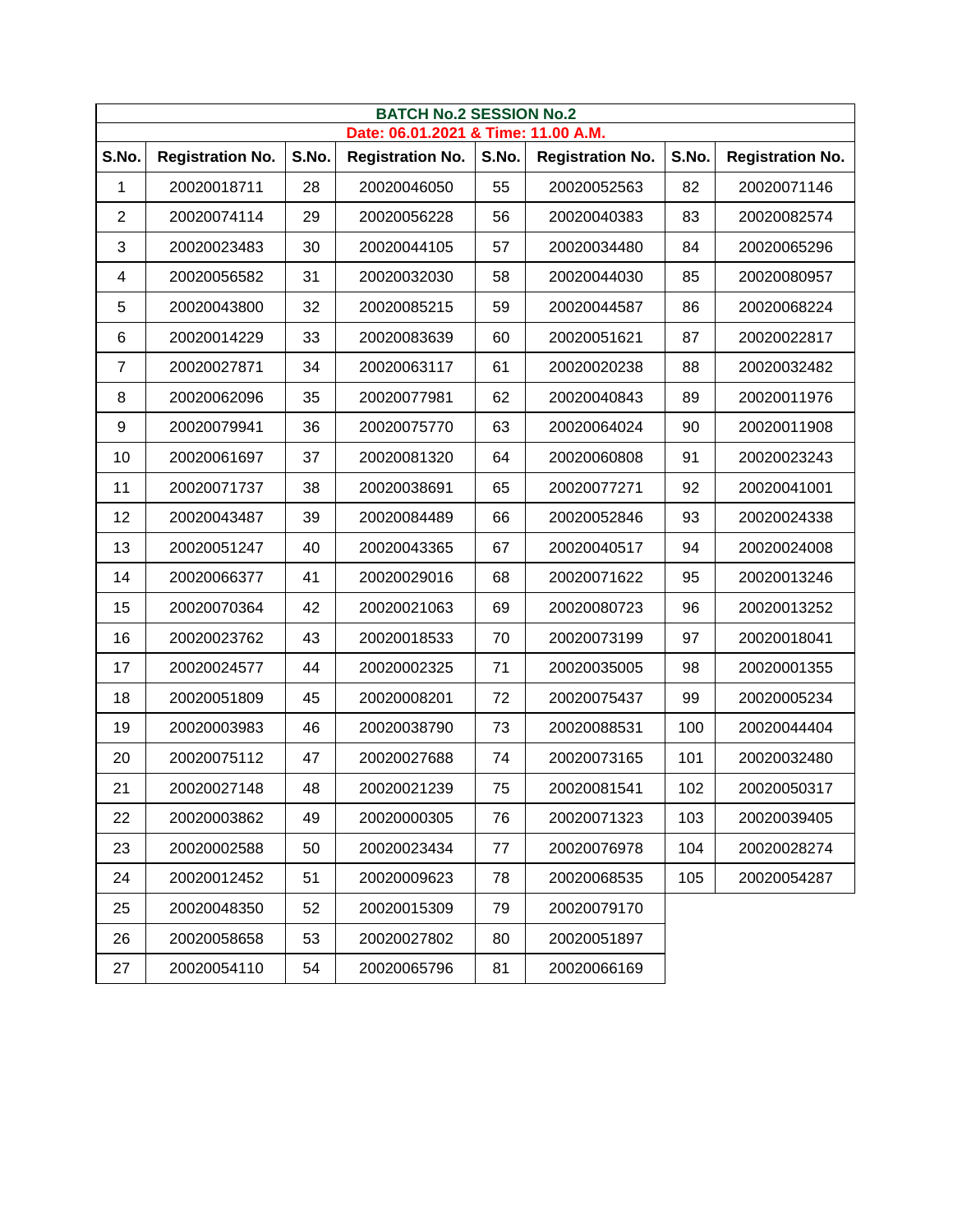|                | <b>BATCH No.2 SESSION No.3</b><br>Date: 06.01.2021 & Time: 01.30 P.M. |       |                         |       |                         |       |                         |  |  |  |  |
|----------------|-----------------------------------------------------------------------|-------|-------------------------|-------|-------------------------|-------|-------------------------|--|--|--|--|
| S.No.          | <b>Registration No.</b>                                               | S.No. | <b>Registration No.</b> | S.No. | <b>Registration No.</b> | S.No. | <b>Registration No.</b> |  |  |  |  |
| 1              | 20020056225                                                           | 28    | 20020033796             | 55    | 20020035756             | 82    | 20020023494             |  |  |  |  |
| $\overline{2}$ | 20020054452                                                           | 29    | 20020034676             | 56    | 20020062059             | 83    | 20020051665             |  |  |  |  |
| 3              | 20020052811                                                           | 30    | 20020015190             | 57    | 20020041033             | 84    | 20020060411             |  |  |  |  |
| 4              | 20020038749                                                           | 31    | 20020006630             | 58    | 20020058416             | 85    | 20020025782             |  |  |  |  |
| 5              | 20020038233                                                           | 32    | 20020006682             | 59    | 20020044758             | 86    | 20020048526             |  |  |  |  |
| 6              | 20020038221                                                           | 33    | 20020006599             | 60    | 20020057748             | 87    | 20020024324             |  |  |  |  |
| 7              | 20020024327                                                           | 34    | 20020004086             | 61    | 20020068575             | 88    | 20020049587             |  |  |  |  |
| 8              | 20020047842                                                           | 35    | 20020026454             | 62    | 20020079520             | 89    | 20020069113             |  |  |  |  |
| 9              | 20020066783                                                           | 36    | 20020003579             | 63    | 20020076227             | 90    | 20020033334             |  |  |  |  |
| 10             | 20020040518                                                           | 37    | 20020024222             | 64    | 20020086806             | 91    | 20020083658             |  |  |  |  |
| 11             | 20020049638                                                           | 38    | 20020024251             | 65    | 20020071476             | 92    | 20020070753             |  |  |  |  |
| 12             | 20020054511                                                           | 39    | 20020056246             | 66    | 20020082887             | 93    | 20020069847             |  |  |  |  |
| 13             | 20020080697                                                           | 40    | 20020045464             | 67    | 20020080389             | 94    | 20020007569             |  |  |  |  |
| 14             | 20020045277                                                           | 41    | 20020055771             | 68    | 20020080134             | 95    | 20020002200             |  |  |  |  |
| 15             | 20020080373                                                           | 42    | 20020061616             | 69    | 20020023688             | 96    | 20020012916             |  |  |  |  |
| 16             | 20020076666                                                           | 43    | 20020046893             | 70    | 20020018209             | 97    | 20020026541             |  |  |  |  |
| 17             | 20020093778                                                           | 44    | 20020045146             | 71    | 20020000435             | 98    | 20020037961             |  |  |  |  |
| 18             | 20020027844                                                           | 45    | 20020048425             | 72    | 20020004929             | 99    | 20020046265             |  |  |  |  |
| 19             | 20020077411                                                           | 46    | 20020024871             | 73    | 20020026054             | 100   | 20020046105             |  |  |  |  |
| 20             | 20020032403                                                           | 47    | 20020012709             | 74    | 20020017799             | 101   | 20020039782             |  |  |  |  |
| 21             | 20020039759                                                           | 48    | 20020000222             | 75    | 20020022849             | 102   | 20020054896             |  |  |  |  |
| 22             | 20020080394                                                           | 49    | 20020055760             | 76    | 20020000985             | 103   | 20020071077             |  |  |  |  |
| 23             | 20020085952                                                           | 50    | 20020084571             | 77    | 20020032312             | 104   | 20020062311             |  |  |  |  |
| 24             | 20020075626                                                           | 51    | 20020043573             | 78    | 20020050920             | 105   | 20020073683             |  |  |  |  |
| 25             | 20020033208                                                           | 52    | 20020067370             | 79    | 20020040759             |       |                         |  |  |  |  |
| 26             | 20020020922                                                           | 53    | 20020023372             | 80    | 20020067635             |       |                         |  |  |  |  |
| 27             | 20020030152                                                           | 54    | 20020014339             | 81    | 20020046762             |       |                         |  |  |  |  |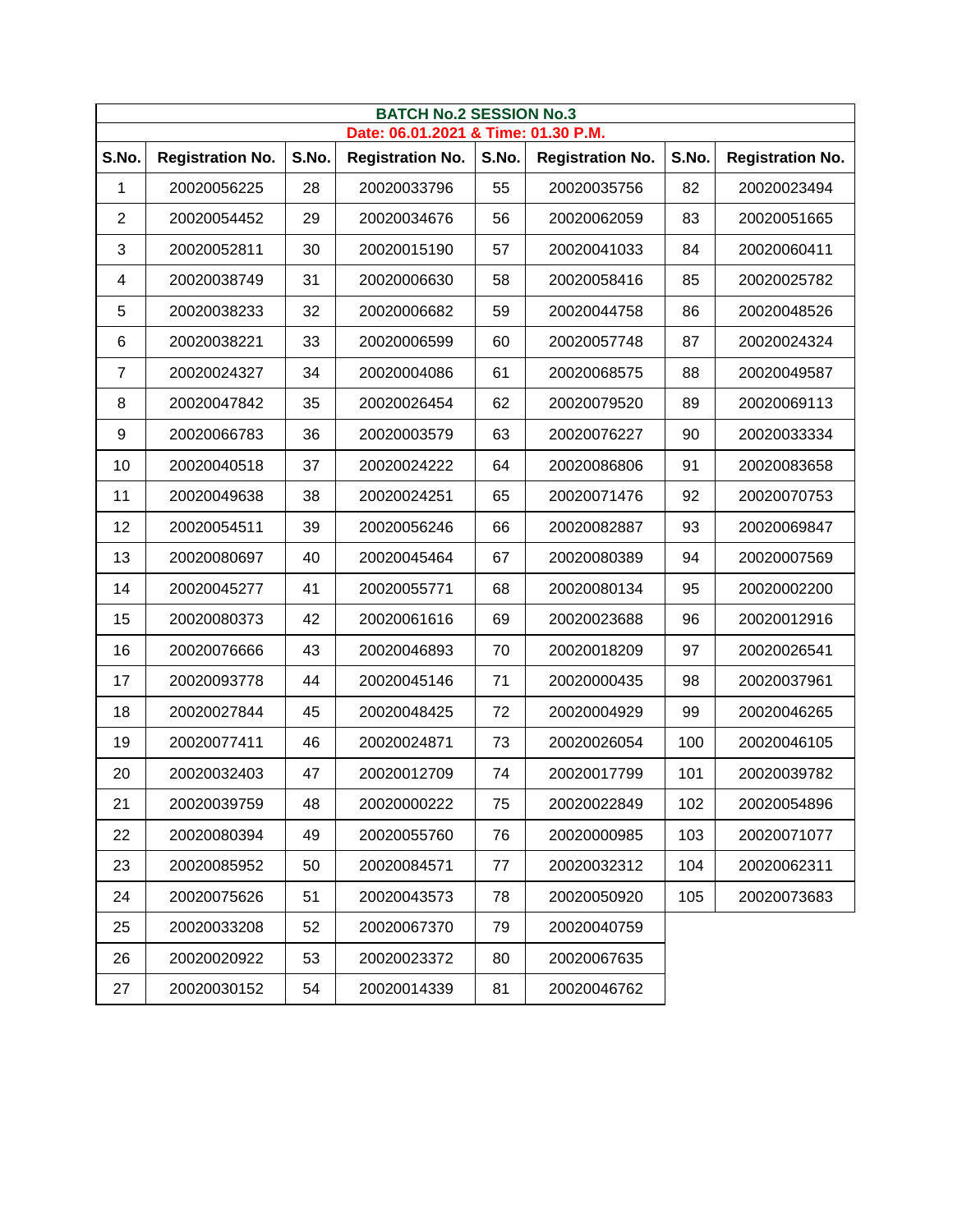| <b>BATCH No.2 SESSION No.4</b> |                         |       |                                     |       |                         |       |                         |  |  |  |
|--------------------------------|-------------------------|-------|-------------------------------------|-------|-------------------------|-------|-------------------------|--|--|--|
|                                |                         |       | Date: 06.01.2021 & Time: 03.30 P.M. |       |                         |       |                         |  |  |  |
| S.No.                          | <b>Registration No.</b> | S.No. | <b>Registration No.</b>             | S.No. | <b>Registration No.</b> | S.No. | <b>Registration No.</b> |  |  |  |
| 1                              | 20020046287             | 28    | 20020065587                         | 55    | 20020010607             | 82    | 20020002663             |  |  |  |
| $\overline{2}$                 | 20020081499             | 29    | 20020042064                         | 56    | 20020023679             | 83    | 20020013192             |  |  |  |
| 3                              | 20020074718             | 30    | 20020056938                         | 57    | 20020030656             | 84    | 20020032968             |  |  |  |
| 4                              | 20020006442             | 31    | 20020055609                         | 58    | 20020056046             | 85    | 20020015650             |  |  |  |
| 5                              | 20020000655             | 32    | 20020052837                         | 59    | 20020054471             | 86    | 20020001987             |  |  |  |
| 6                              | 20020014681             | 33    | 20020083388                         | 60    | 20020028408             | 87    | 20020033942             |  |  |  |
| $\overline{7}$                 | 20020067805             | 34    | 20020066006                         | 61    | 20020035180             | 88    | 20020008647             |  |  |  |
| 8                              | 20020048189             | 35    | 20020066682                         | 62    | 20020046657             | 89    | 20020016962             |  |  |  |
| 9                              | 20020085270             | 36    | 20020031460                         | 63    | 20020026709             | 90    | 20020024439             |  |  |  |
| 10                             | 20020084882             | 37    | 20020023917                         | 64    | 20020053080             | 91    | 20020012302             |  |  |  |
| 11                             | 20020059917             | 38    | 20020034005                         | 65    | 20020053081             | 92    | 20020006217             |  |  |  |
| 12                             | 20020052064             | 39    | 20020053255                         | 66    | 20020033904             | 93    | 20020067639             |  |  |  |
| 13                             | 20020060013             | 40    | 20020010251                         | 67    | 20020041246             | 94    | 20020057120             |  |  |  |
| 14                             | 20020085399             | 41    | 20020080711                         | 68    | 20020044034             | 95    | 20020039729             |  |  |  |
| 15                             | 20020062998             | 42    | 20020084771                         | 69    | 20020050951             | 96    | 20020054056             |  |  |  |
| 16                             | 20020075103             | 43    | 20020022188                         | 70    | 20020049162             | 97    | 20020051513             |  |  |  |
| 17                             | 20020065964             | 44    | 20020064188                         | 71    | 20020041382             | 98    | 20020040648             |  |  |  |
| 18                             | 20020032395             | 45    | 20020013929                         | 72    | 20020036396             | 99    | 20020046691             |  |  |  |
| 19                             | 20020044681             | 46    | 20020018327                         | 73    | 20020043554             | 100   | 20020040133             |  |  |  |
| 20                             | 20020003650             | 47    | 20020056214                         | 74    | 20020071572             | 101   | 20020043326             |  |  |  |
| 21                             | 20020032551             | 48    | 20020063233                         | 75    | 20020083092             | 102   | 20020020477             |  |  |  |
| 22                             | 20020064410             | 49    | 20020055343                         | 76    | 20020044702             | 103   | 20020079767             |  |  |  |
| 23                             | 20020083793             | 50    | 20020085242                         | 77    | 20020085243             | 104   | 20020079571             |  |  |  |
| 24                             | 20020004501             | 51    | 20020066542                         | 78    | 20020068133             | 105   | 20020089368             |  |  |  |
| 25                             | 20020015056             | 52    | 20020067495                         | 79    | 20020076646             |       |                         |  |  |  |
| 26                             | 20020020501             | 53    | 20020004487                         | 80    | 20020002728             |       |                         |  |  |  |
| 27                             | 20020053909             | 54    | 20020026544                         | 81    | 20020010019             |       |                         |  |  |  |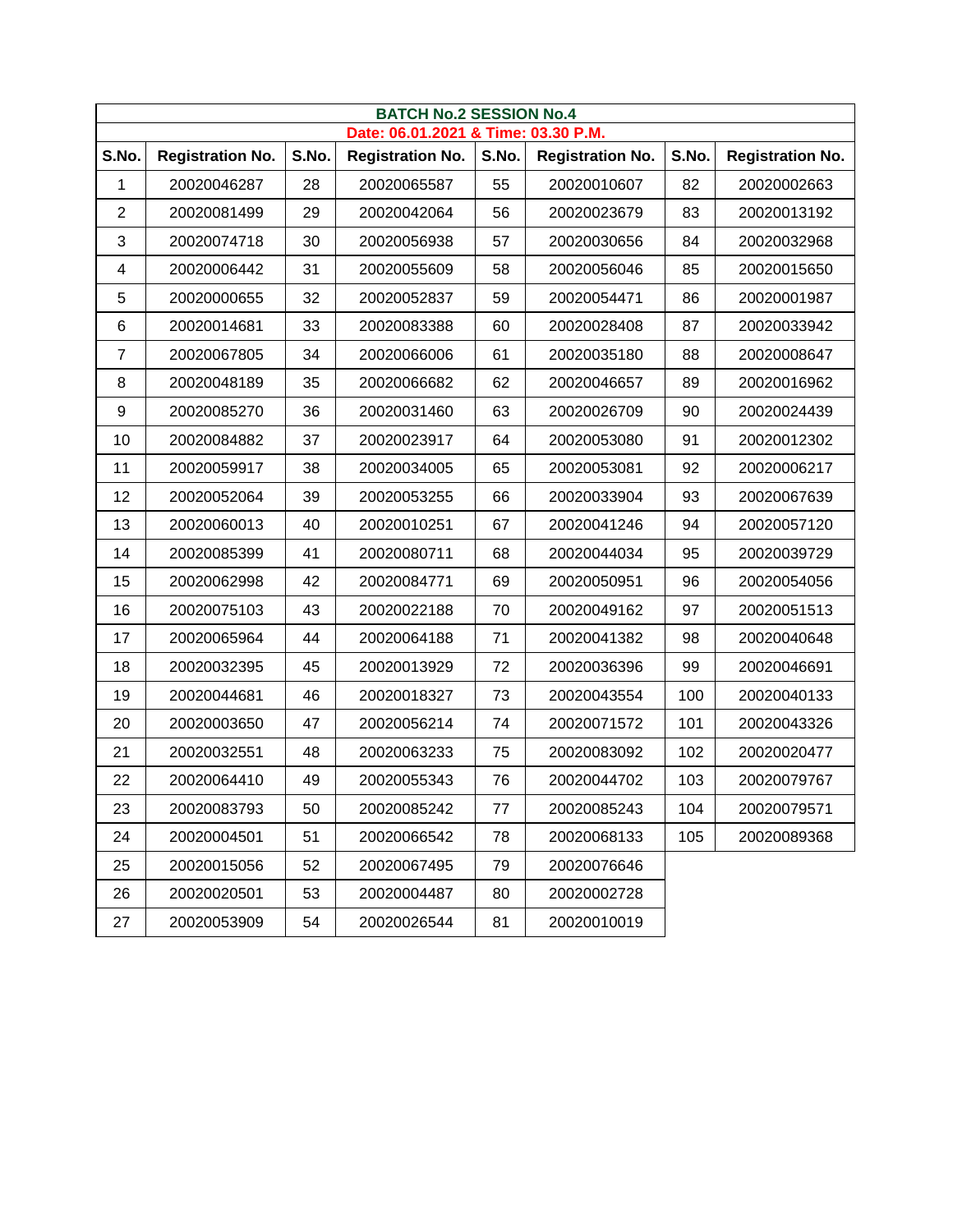|                | <b>BATCH No.3 SESSION No.1</b><br>Date: 07.01.2021 & Time: 09.00 A.M. |       |                         |       |                         |       |                         |  |  |  |  |
|----------------|-----------------------------------------------------------------------|-------|-------------------------|-------|-------------------------|-------|-------------------------|--|--|--|--|
| S.No.          | <b>Registration No.</b>                                               | S.No. | <b>Registration No.</b> | S.No. | <b>Registration No.</b> | S.No. | <b>Registration No.</b> |  |  |  |  |
| 1              | 20020075398                                                           | 29    | 20020041541             | 57    | 20020048874             | 85    | 20020048580             |  |  |  |  |
| $\overline{2}$ | 20020040562                                                           | 30    | 20020044756             | 58    | 20020014066             | 86    | 20020080146             |  |  |  |  |
| 3              | 20020084968                                                           | 31    | 20020054121             | 59    | 20020024879             | 87    | 20020068046             |  |  |  |  |
| 4              | 20020065639                                                           | 32    | 20020051713             | 60    | 20020026540             | 88    | 20020079861             |  |  |  |  |
| 5              | 20020084895                                                           | 33    | 20020055455             | 61    | 20020040908             | 89    | 20020074056             |  |  |  |  |
| 6              | 20020080925                                                           | 34    | 20020044972             | 62    | 20020014611             | 90    | 20020009799             |  |  |  |  |
| 7              | 20020038550                                                           | 35    | 20020056637             | 63    | 20020030138             | 91    | 20020019861             |  |  |  |  |
| 8              | 20020082126                                                           | 36    | 20020064699             | 64    | 20020023135             | 92    | 20020001984             |  |  |  |  |
| 9              | 20020093742                                                           | 37    | 20020052893             | 65    | 20020035448             | 93    | 20020049832             |  |  |  |  |
| 10             | 20020080514                                                           | 38    | 20020052795             | 66    | 20020018196             | 94    | 20020038704             |  |  |  |  |
| 11             | 20020078188                                                           | 39    | 20020018542             | 67    | 20020063595             | 95    | 20020038111             |  |  |  |  |
| 12             | 20020036343                                                           | 40    | 20020060232             | 68    | 20020059640             | 96    | 20020022838             |  |  |  |  |
| 13             | 20020062111                                                           | 41    | 20020068522             | 69    | 20020087065             | 97    | 20020067451             |  |  |  |  |
| 14             | 20020033058                                                           | 42    | 20020076044             | 70    | 20020081190             | 98    | 20020053318             |  |  |  |  |
| 15             | 20020005565                                                           | 43    | 20020090588             | 71    | 20020048688             | 99    | 20020060164             |  |  |  |  |
| 16             | 20020017746                                                           | 44    | 20020088630             | 72    | 20020046831             | 100   | 20020039121             |  |  |  |  |
| 17             | 20020005678                                                           | 45    | 20020075409             | 73    | 20020083597             | 101   | 20020059608             |  |  |  |  |
| 18             | 20020024127                                                           | 46    | 20020047304             | 74    | 20020082779             | 102   | 20020029927             |  |  |  |  |
| 19             | 20020043161                                                           | 47    | 20020069863             | 75    | 20020069786             | 103   | 20020068993             |  |  |  |  |
| 20             | 20020030812                                                           | 48    | 20020084734             | 76    | 20020074013             | 104   | 20020004117             |  |  |  |  |
| 21             | 20020017770                                                           | 49    | 20020087008             | 77    | 20020090105             | 105   | 20020049603             |  |  |  |  |
| 22             | 20020035016                                                           | 50    | 20020043686             | 78    | 20020025579             | 106   | 20020033149             |  |  |  |  |
| 23             | 20020016315                                                           | 51    | 20020074186             | 79    | 20020059745             | 107   | 20020078671             |  |  |  |  |
| 24             | 20020000829                                                           | 52    | 20020044412             | 80    | 20020018158             | 108   | 20020020145             |  |  |  |  |
| 25             | 20020028413                                                           | 53    | 20020073982             | 81    | 20020030212             | 109   | 20020064434             |  |  |  |  |
| 26             | 20020011006                                                           | 54    | 20020083252             | 82    | 20020066437             | 110   | 20020082780             |  |  |  |  |
| 27             | 20020034095                                                           | 55    | 20020042462             | 83    | 20020062777             | 111   | 20020050980             |  |  |  |  |
| 28             | 20020058244                                                           | 56    | 20020019227             | 84    | 20020027834             | 112   | 20020013680             |  |  |  |  |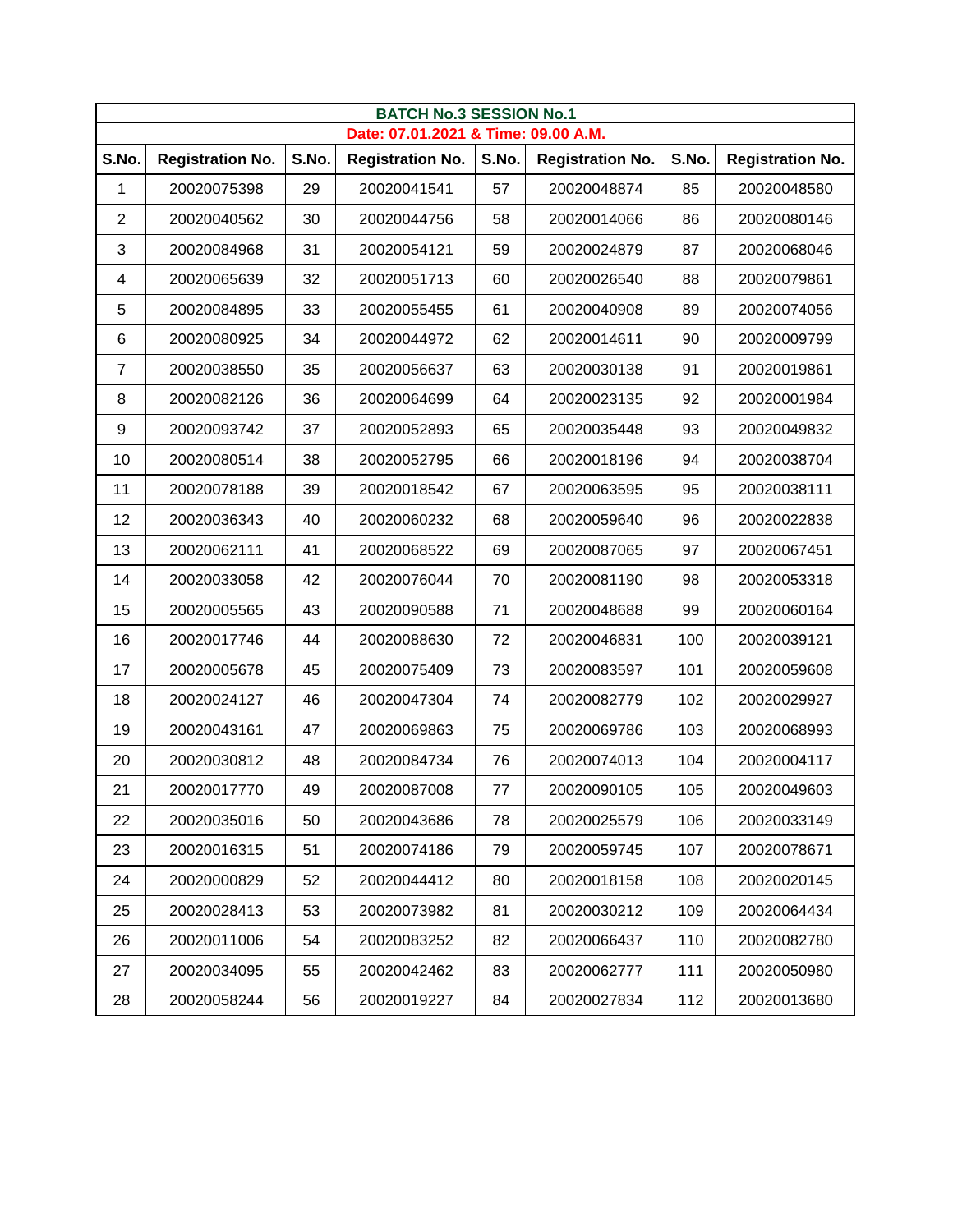|                  | <b>BATCH No.3 SESSION No.2</b><br>Date: 07.01.2021 & Time: 11.00 A.M. |       |                         |       |                         |       |                         |  |  |  |  |
|------------------|-----------------------------------------------------------------------|-------|-------------------------|-------|-------------------------|-------|-------------------------|--|--|--|--|
| S.No.            | <b>Registration No.</b>                                               | S.No. | <b>Registration No.</b> | S.No. | <b>Registration No.</b> | S.No. | <b>Registration No.</b> |  |  |  |  |
| 1                | 20020046005                                                           | 28    | 20020027779             | 55    | 20020071059             | 82    | 20020012862             |  |  |  |  |
| 2                | 20020063560                                                           | 29    | 20020043865             | 56    | 20020069977             | 83    | 20020017753             |  |  |  |  |
| 3                | 20020013958                                                           | 30    | 20020088131             | 57    | 20020084221             | 84    | 20020018295             |  |  |  |  |
| 4                | 20020010927                                                           | 31    | 20020084338             | 58    | 20020033055             | 85    | 20020001068             |  |  |  |  |
| 5                | 20020050419                                                           | 32    | 20020039401             | 59    | 20020000614             | 86    | 20020021176             |  |  |  |  |
| 6                | 20020032658                                                           | 33    | 20020094394             | 60    | 20020006585             | 87    | 20020020776             |  |  |  |  |
| 7                | 20020088081                                                           | 34    | 20020023327             | 61    | 20020025256             | 88    | 20020004997             |  |  |  |  |
| 8                | 20020069540                                                           | 35    | 20020017695             | 62    | 20020028454             | 89    | 20020020870             |  |  |  |  |
| $\boldsymbol{9}$ | 20020058400                                                           | 36    | 20020026808             | 63    | 20020051828             | 90    | 20020069924             |  |  |  |  |
| 10               | 20020049911                                                           | 37    | 20020075694             | 64    | 20020059735             | 91    | 20020046128             |  |  |  |  |
| 11               | 20020001189                                                           | 38    | 20020078874             | 65    | 20020020695             | 92    | 20020060371             |  |  |  |  |
| 12               | 20020006472                                                           | 39    | 20020028776             | 66    | 20020055937             | 93    | 20020040460             |  |  |  |  |
| 13               | 20020046328                                                           | 40    | 20020062105             | 67    | 20020024406             | 94    | 20020047163             |  |  |  |  |
| 14               | 20020077377                                                           | 41    | 20020089708             | 68    | 20020040310             | 95    | 20020056807             |  |  |  |  |
| 15               | 20020080789                                                           | 42    | 20020070667             | 69    | 20020052685             | 96    | 20020014365             |  |  |  |  |
| 16               | 20020064374                                                           | 43    | 20020017057             | 70    | 20020056121             | 97    | 20020034100             |  |  |  |  |
| 17               | 20020004977                                                           | 44    | 20020071873             | 71    | 20020066197             | 98    | 20020024066             |  |  |  |  |
| 18               | 20020030246                                                           | 45    | 20020082662             | 72    | 20020074976             | 99    | 20020044517             |  |  |  |  |
| 19               | 20020026612                                                           | 46    | 20020092809             | 73    | 20020079192             | 100   | 20020084718             |  |  |  |  |
| 20               | 20020052171                                                           | 47    | 20020021500             | 74    | 20020081601             | 101   | 20020064206             |  |  |  |  |
| 21               | 20020083591                                                           | 48    | 20020013995             | 75    | 20020073614             | 102   | 20020075549             |  |  |  |  |
| 22               | 20020009893                                                           | 49    | 20020009481             | 76    | 20020036257             | 103   | 20020040632             |  |  |  |  |
| 23               | 20020074889                                                           | 50    | 20020010193             | 77    | 20020032134             | 104   | 20020059747             |  |  |  |  |
| 24               | 20020005287                                                           | 51    | 20020044329             | 78    | 20020006825             | 105   | 20020077403             |  |  |  |  |
| 25               | 20020021254                                                           | 52    | 20020032171             | 79    | 20020005425             |       |                         |  |  |  |  |
| 26               | 20020042085                                                           | 53    | 20020085365             | 80    | 20020031584             |       |                         |  |  |  |  |
| 27               | 20020026804                                                           | 54    | 20020093947             | 81    | 20020022508             |       |                         |  |  |  |  |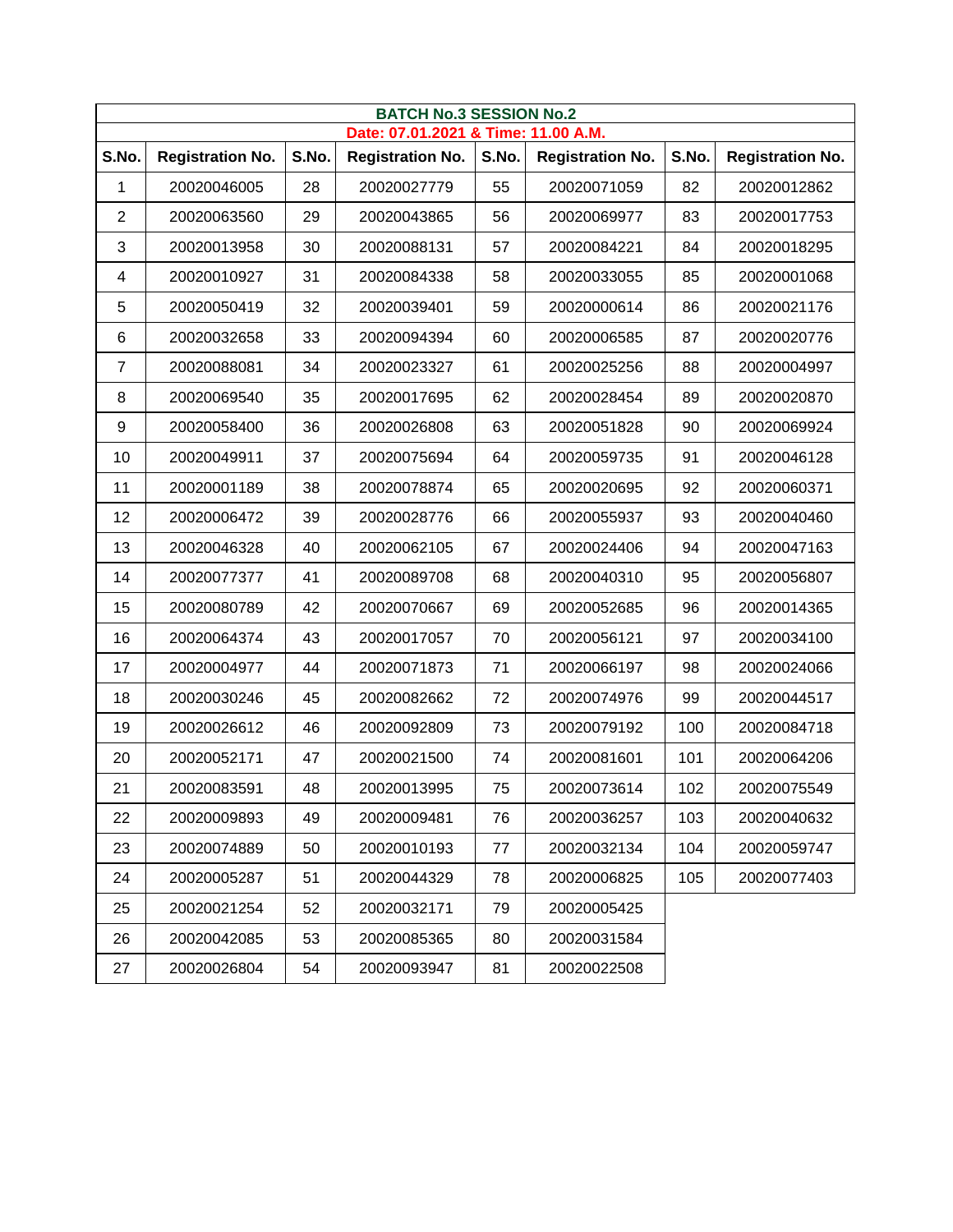|       | <b>BATCH No.3 SESSION No.3</b><br>Date: 07.01.2021 & Time: 01.30 P.M. |       |                         |       |                         |       |                         |  |  |  |  |
|-------|-----------------------------------------------------------------------|-------|-------------------------|-------|-------------------------|-------|-------------------------|--|--|--|--|
| S.No. | <b>Registration No.</b>                                               | S.No. | <b>Registration No.</b> | S.No. | <b>Registration No.</b> | S.No. | <b>Registration No.</b> |  |  |  |  |
| 1     | 20020076767                                                           | 28    | 20020084446             | 55    | 20020089448             | 82    | 20020060937             |  |  |  |  |
| 2     | 20020031710                                                           | 29    | 20020050566             | 56    | 20020090998             | 83    | 20020046846             |  |  |  |  |
| 3     | 20020060587                                                           | 30    | 20020064181             | 57    | 20020077983             | 84    | 20020045466             |  |  |  |  |
| 4     | 20020055542                                                           | 31    | 20020025860             | 58    | 20020065937             | 85    | 20020082053             |  |  |  |  |
| 5     | 20020038589                                                           | 32    | 20020006514             | 59    | 20020033030             | 86    | 20020066544             |  |  |  |  |
| 6     | 20020079824                                                           | 33    | 20020047156             | 60    | 20020054841             | 87    | 20020074803             |  |  |  |  |
| 7     | 20020002729                                                           | 34    | 20020042188             | 61    | 20020039809             | 88    | 20020072059             |  |  |  |  |
| 8     | 20020062424                                                           | 35    | 20020031794             | 62    | 20020054176             | 89    | 20020040591             |  |  |  |  |
| 9     | 20020057171                                                           | 36    | 20020022526             | 63    | 20020081852             | 90    | 20020026815             |  |  |  |  |
| 10    | 20020077714                                                           | 37    | 20020072307             | 64    | 20020026472             | 91    | 20020013647             |  |  |  |  |
| 11    | 20020070032                                                           | 38    | 20020008124             | 65    | 20020039674             | 92    | 20020021273             |  |  |  |  |
| 12    | 20020065346                                                           | 39    | 20020019986             | 66    | 20020027082             | 93    | 20020010832             |  |  |  |  |
| 13    | 20020009823                                                           | 40    | 20020081702             | 67    | 20020076932             | 94    | 20020027593             |  |  |  |  |
| 14    | 20020024819                                                           | 41    | 20020077792             | 68    | 20020043805             | 95    | 20020001349             |  |  |  |  |
| 15    | 20020009681                                                           | 42    | 20020082748             | 69    | 20020079415             | 96    | 20020019189             |  |  |  |  |
| 16    | 20020027706                                                           | 43    | 20020046114             | 70    | 20020001696             | 97    | 20020004012             |  |  |  |  |
| 17    | 20020067729                                                           | 44    | 20020032520             | 71    | 20020004027             | 98    | 20020028298             |  |  |  |  |
| 18    | 20020077366                                                           | 45    | 20020064693             | 72    | 20020038703             | 99    | 20020001909             |  |  |  |  |
| 19    | 20020070454                                                           | 46    | 20020072537             | 73    | 20020051573             | 100   | 20020020426             |  |  |  |  |
| 20    | 20020017216                                                           | 47    | 20020072556             | 74    | 20020062976             | 101   | 20020021559             |  |  |  |  |
| 21    | 20020028847                                                           | 48    | 20020055369             | 75    | 20020068254             | 102   | 20020067513             |  |  |  |  |
| 22    | 20020057028                                                           | 49    | 20020071452             | 76    | 20020072409             | 103   | 20020042634             |  |  |  |  |
| 23    | 20020057099                                                           | 50    | 20020092306             | 77    | 20020001311             | 104   | 20020046993             |  |  |  |  |
| 24    | 20020044787                                                           | 51    | 20020081781             | 78    | 20020021913             | 105   | 20020053067             |  |  |  |  |
| 25    | 20020079841                                                           | 52    | 20020064555             | 79    | 20020018688             |       |                         |  |  |  |  |
| 26    | 20020047854                                                           | 53    | 20020033127             | 80    | 20020008592             |       |                         |  |  |  |  |
| 27    | 20020049508                                                           | 54    | 20020064051             | 81    | 20020050837             |       |                         |  |  |  |  |